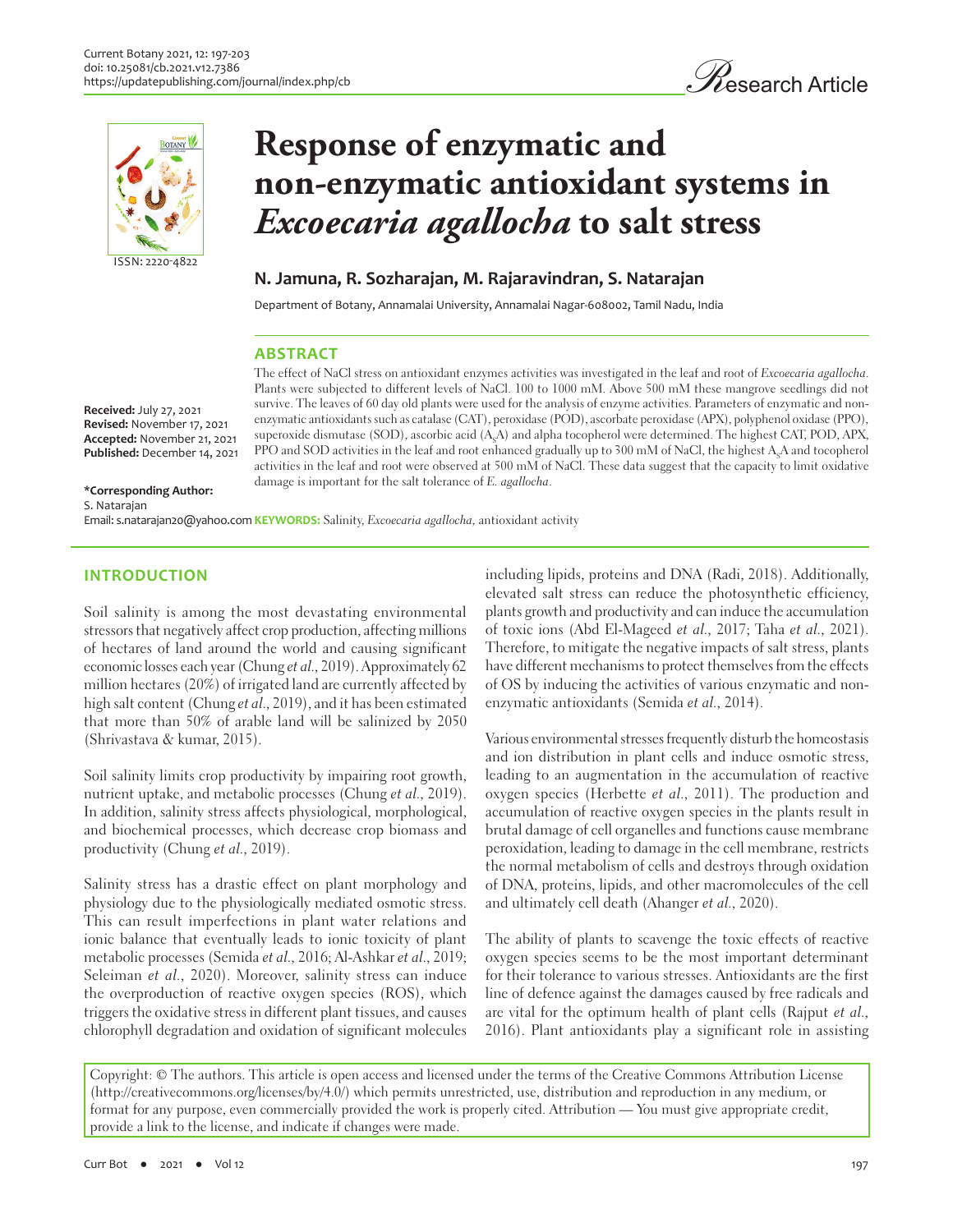Jamuna *et al.*

plant development through a wide variety of mechanisms and functions. There are numerous antioxidant enzymes associated with ROS scavenging in plants, and the synthesis of these enzymes is known to be improved during the exposure to oxidative stresses (Eltayeb et al., 2007). The reactive oxygen species contain free radicals, such as superoxide radicals  $\mathrm{(O_2^-)}$ ), hydroxyl radicals (OH), perhydroxyl radicals  $(\mathrm{HO}_2^-)$  and alkoxy radicals, and non-radical forms, i.e., hydrogen peroxide  $(H_2O_2)$  and singlet oxygen  $(^1O_2)$ , present in the intra- and extracellular locations of the plant. Superoxide radicals  $\mathrm{(O}_2^{\scriptscriptstyle +})$  can be generated by a single electron transfer (e $\cdot$ ) to dioxygen (O $_2$ ).

The tolerance mechanisms in stressed plant include a number of physio-biochemical strategies, which includes many enzymatic components, such as catalase (CAT), peroxidase (POD), ascorbate peroxidase (APX), superoxide dismutase (SOD), glutathione peroxidase (GPX), monodehydroascorbate reductase and dehydroascorbate reductase, and non-enzymatic components, such as ascorbic acid (AsA), phenolic compounds, carotenoids and Alpha-tocopherols (Zhou et al., 2018). The antioxidant defence system protects the unsaturated membrane lipids, nucleic acids, enzymes and other cellular structures from the negative impacts of free radicals (Dumont & Rivoal, 2019). Therefore, the antioxidant defence system of plants has been attracting considerable interest of the scientific community (Dumont & Rivoal, 2019). A correlation between the antioxidant capacity and NaCl tolerance has been demonstrated in numerous plant species such as Aegiceras corniculatum (Mohanty et al., 2013), Avicennia marina (Maqtari & Nagi, 2014) and Bruguiera cylindrica (Sruthi & Puthur, 2018).

In the present study the effect of different concentrations of NaCl salinity on the activities of enzymatic (Catalase, Peroxidase, Ascorbate peroxidase, Polyphenol oxidase and Superoxide dismutase), and non enzymatic (Ascorbic acid and Alpha-tocopherol) antioxidant enzymes in E. agallocha have been monitored.

## **MATERIALS AND METHODS**

#### **Plant Material and Salt Stress Application**

E. agallocha L., an evergreen mangrove species was used for the present investigation. This species is naturally growing in abundance in the salt marshes of Pichavaram on the east coast of Tamil Nadu, India about 10km east of Annamalai University campus. The mature seedlings were collected from Pichavaram. Healthy seedlings with uniform size were planted individually in polythene bags  $(7" \times 5")$  filled with homogenous mixture of garden soil containing red earth, sand and farmyard manure mixed in the ratio of 1:2:1 and polythene bags were irrigated regularly. One month old seedlings were subjected to salt stress with different NaCl concentrations. The treatment constituted (control), 100, 200, 300, 400, 500, 600, 700, 800, 900,1000 mM NaCl. Fifty plants were treated with each of the NaCl concentrations. A control was maintained without any exogenous addition of salts. First sampling for these studies was collected on the 60<sup>th</sup> day after salt treatment.

## **EXTRACTION OF ENZYMES AND ASSAYS**

#### **Determination of Enzymatic Antioxidants**

Two grams of young leaves were macerated to powder with liquid nitrogen with a mortar-pestle; then 0.1 g PVP and 5 ml of extraction buffer (consisting of 1 M Sucrose, 0.2 M Tris-HCl and 0.056 M β-Marcaptoethanol; pH adjusted at 8.5) was added and homogenized. The extracts were centrifuged at 10,000 rpm for 20 min at 48°C; supernatants were used as samples for enzyme assay.

## **ESTIMATION OF CATALASE: (CAT: E.C.1.11. 1.6)**

Catalase (CAT: EC.1.11. 1.6) was measured according to Chandlee & Scandalios, (1984) by change in absorbance at 240nm. An assay mixture contained 2.6ml of 50mM potassium phosphate buffer (pH7.0), 0.4ml of  $15 \rm{mM}$  H $_{2} \rm{O}_{2}$  and 0.04ml of enzyme extract. The decomposition of  $\rm{H}_{2}\rm{O}_{2}$  was followed by the decline absorbance at 240nm. The enzyme activity is expressed in units per min per mg protein.

## **ESTIMATION OF PEROXIDASE: (POX: E.C.1.11.1.7)**

Peroxidase (POX: E.C.1.11.1.7) activity was measured by Kumar & khan, (1982) following the change in absorbance at 470nm due to 2ml of 0.1 M phosphate buffer (pH 6.8), 1ml of 0.001 M pyrogallol, and 1ml of 0.0054 M hydrogen peroxide and 0.5ml of enzyme extract. The reaction mixture was incubated for 5 minutes at 25˚C, after which the reaction was terminated by adding 1ml of 2.5N sulphuric acid. The activity is expressed in unit per minute per mg protein.

## **ESTIMATION OF ASCORBATE PEROXIDASE (APX E.C. 1.11.1.11)**

APX (EC: 1.11.1.11) activity was assayed following the method of Asada & Takahashi, (1987). The reaction buffer solution contained 50 mM K-phosphate buffer (pH 7.0), 0.5 mM AsA,  $0.1 \text{ mM } H_2\text{O}_2$ ,  $0.1 \text{ mM } E\text{DTA}$  and enzyme extract in a final volume of  $0.7$  ml. The reaction was initiated by the addition of  $\rm H_2O_2$  and activity was measured by observing the decrease in absorbance at 290 nm for 1 min using an extinction coefficient of 2.8 mM−1 cm−1.

## **ESTIMATION OF POLYPHENOL OXIDASE (PPO E.C.1.10.3.1)**

Polyphenol oxidase activity was assayed by the method of Kumar & khan, (1982). Assay mixture for polyphenol oxidase contained 2ml of 0.1 M phosphate buffer (pH 6.0), 1ml of 0.1M catechol and 0.5ml of enzyme extract. This was incubated for 5 minutes at 25˚C, after which the reaction was stopped by adding 1ml of 2.5N sulphuric acid. The absorbance of the purpurogallin formed was recorded at 495nm. The enzyme activity is expressed in units. One unit is defined as the amount of purpurogallin formed, which raised the absorbance by 0.1 per minute under the assay condition.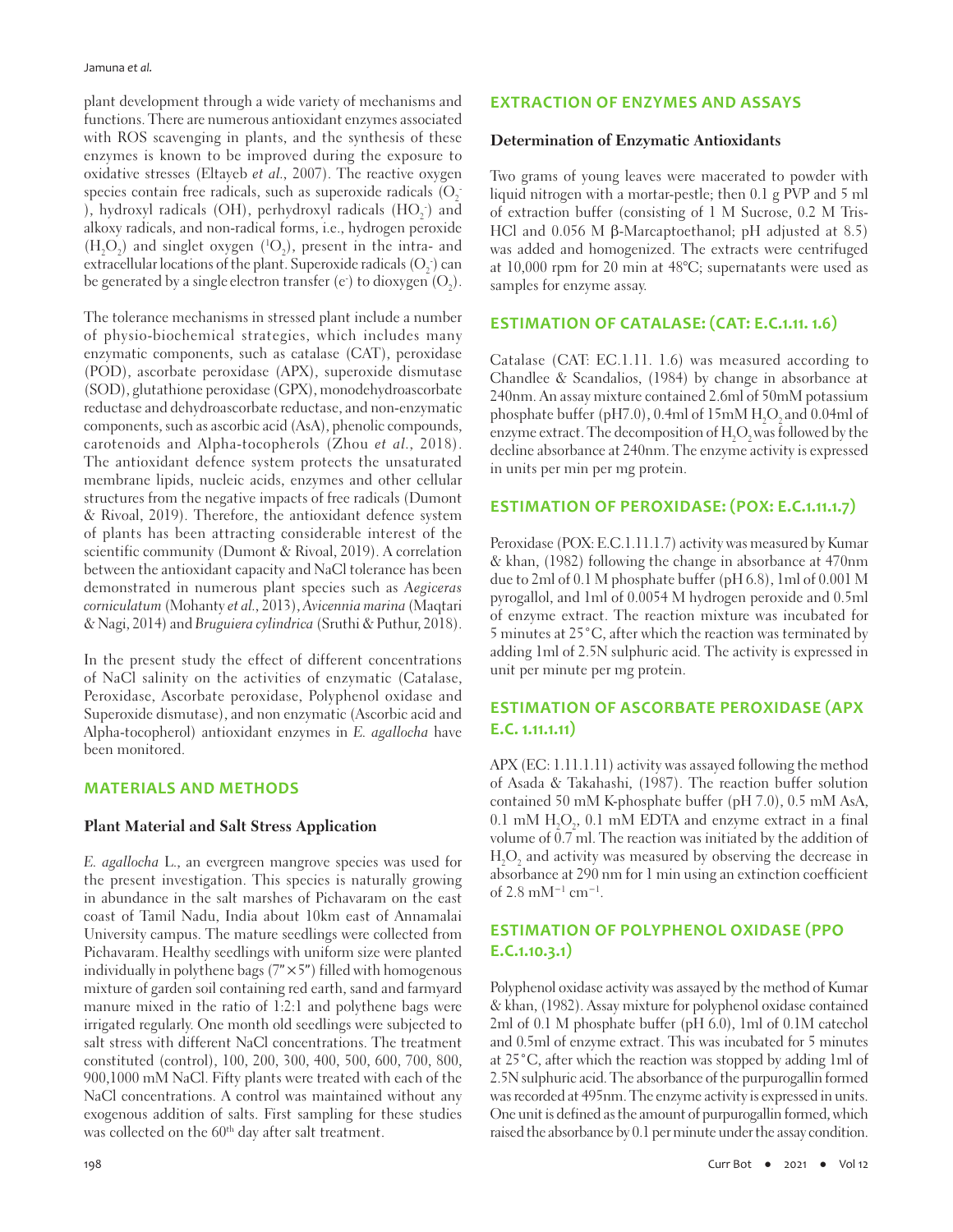## **ESTIMATION OF SUPEROXIDE DISMUTASE: (SOD: E. C. 1. 15.1.1)**

Superoxide dismutase (SOD: E. C. 1. 15.1.1) was assayed as described by Beauchamp & Fridovich, (1971). The reaction mixture contained 1.17  $\mu$ M  $\times$  10<sup>-6</sup>M riboflavin, 0.1 M methionine,  $2\mu M \times 10^{-5}M$  potassium cyanide and 5.6  $\mu$ M  $\times$ 10-6M Nitroblue tetra-zolium salt (NBT) dissolved in 3ml of 0.05 M sodium phosphate buffer (pH7.8). Three ml of the reaction medium was added to 1 ml of enzyme extract. The mixtures were illuminated in glass test tubes of selected uniform thickness. The illumination was performed by two sets of Philips 40W fluorescent tubes. The test tubes were arranged in a single row, with a set of tube lights fixed on either side. Illumination was started to initiate the reaction at 30°C for an hour. Identical solutions were kept under dark served as blanks. The absorbance was read at 560nm in the spectrophotometer against the blank. Superoxide dismutase activity is expressed in units. One unit is defined as the amount of change in the absorbance by 0.1 per hour per mg protein under assay condition.

## **DETERMINATION OF NON-ENZYMATIC ANTIOXIDANT**

## Ascorbic Acid (A<sub>s</sub>A)

Ascorbic acid was analyzed by Omaye et al. (1979). Ascorbate was converted into dehydroascorbate on treatment with activated charcoal, which in turn reacted with 2,4-dinitrophenylhydrazine to form osazones. These osazones produce an orange coloured solution when dissolved in  $\mathrm{H}_2\mathrm{SO}_4$ , whose absorbance can be measured spectrophotometrically at 540nm.

Ascorbate was extracted from 1g of the plant sample using 4 per cent TCA and the volume was made up to 10 mL with the same. The supernatant obtained after centrifugation at 2000rpm for 10 minutes was treated with a pinch of activated charcoal shaken vigorously using a cyclomixer and kept for 5 minutes. The charcoal particles were removed by centrifugation and aliquots were used for the estimation. Standard ascorbate ranging between 0.2 and 1.0 mL of the supernatant were taken. The volume was made up to 2.0 mL with 4 per cent TCA. DNPH reagent (0.5 mL) was added to all the tubes, followed by 2 drops of 10% thiourea solution. The contents were mixed and incubated at 37°C for 3 hours resulting in the formation of osazone crystals. The crystals were dissolved in 2.5 mL of  $85\%$   $\rm H_2SO_4$  in cold. To the blank alone, DNPH reagent and thiourea were added after cooled in ice and the absorbance was read at 540nm in a spectrophotometer. The concentrations of ascorbate in the samples were calculated using a standard curve and expressed in terms of mg/g FW of sample.

#### **Alpha-tocopherol**

Alpha -tocopherol was analyzed by Backer et al. (1980). Five hundred milligrams of fresh tissue was homogenized with 10 mL of a mixture of petroleum ether and ethanol (2:1. 6 v/v) and the extract was centrifuged at 10,000rpm for 20 minutes and the supernatant was used for the estimation of Alpha-tocopherol. To one mL of extract, 0.2 mL of 2% 2,2-dipyridyl in ethanol was added and mixed thoroughly and kept in dark for 5 minutes. The resulting red colour was diluted with 4 mL of distilled water and mixed well. The resulting colour in the aqueous layer was measured at 520nm. The Alpha -tocopherol content was calculated using a standard graph made with known amount of Alpha -tocopherol.

#### **Statistical Analysis**

The experiment was placed in a completely randomized block design with three replicates of the each treatment. The results were analyzed by one-way ANOVA with a significance level of P ≤ 0.05 and means were separated by Dunkan ( $P < 0.05$ ) with the help of SPSS 16.0 software package. Means and standard deviation were calculated from three replications.

#### **RESULTS**

3.5

#### **Effect of Salinity on Enzymatic Antioxidant**

The effect of NaCl on the catalase, peroxidase, ascorbate peroxidase, polyphenol oxidase and superoxide dismutase activity in the leaf and root at various NaCl concentrations is presented in Figure 1-5. There was a steady increase in all the enzyme activities up to 300 mM NaCl. At higher concentrations, these enzymes activities reduced gradually. These enzyme leaf activities were higher than that of root.

#### **Effect of Salinity on Non-enzymatic Antioxidant**

The effect of NaCl on the Ascorbic acid and Alpha-tocopherol content in the leaf and root at various NaCl concentrations is presented in Figure 6 and 7. There was a steady increase in both enzymatic antioxidants up to 500 mM NaCl.

#### **DISCUSSION AND CONCLUSION**

In this study, enzymatic and non enzymatic antioxidants were estimated, *i.e*. CAT, POD, APX, PPO, SOD, A<sub>s</sub>A and tocopherol.



**Figure 1:** Effect of different concentrations of NaCl on catalase activity (Units min-1 mg-1 protein) in leaf and root of *Excoecaria agallocha* 60<sup>th</sup> day after salt treatment

**Leaf**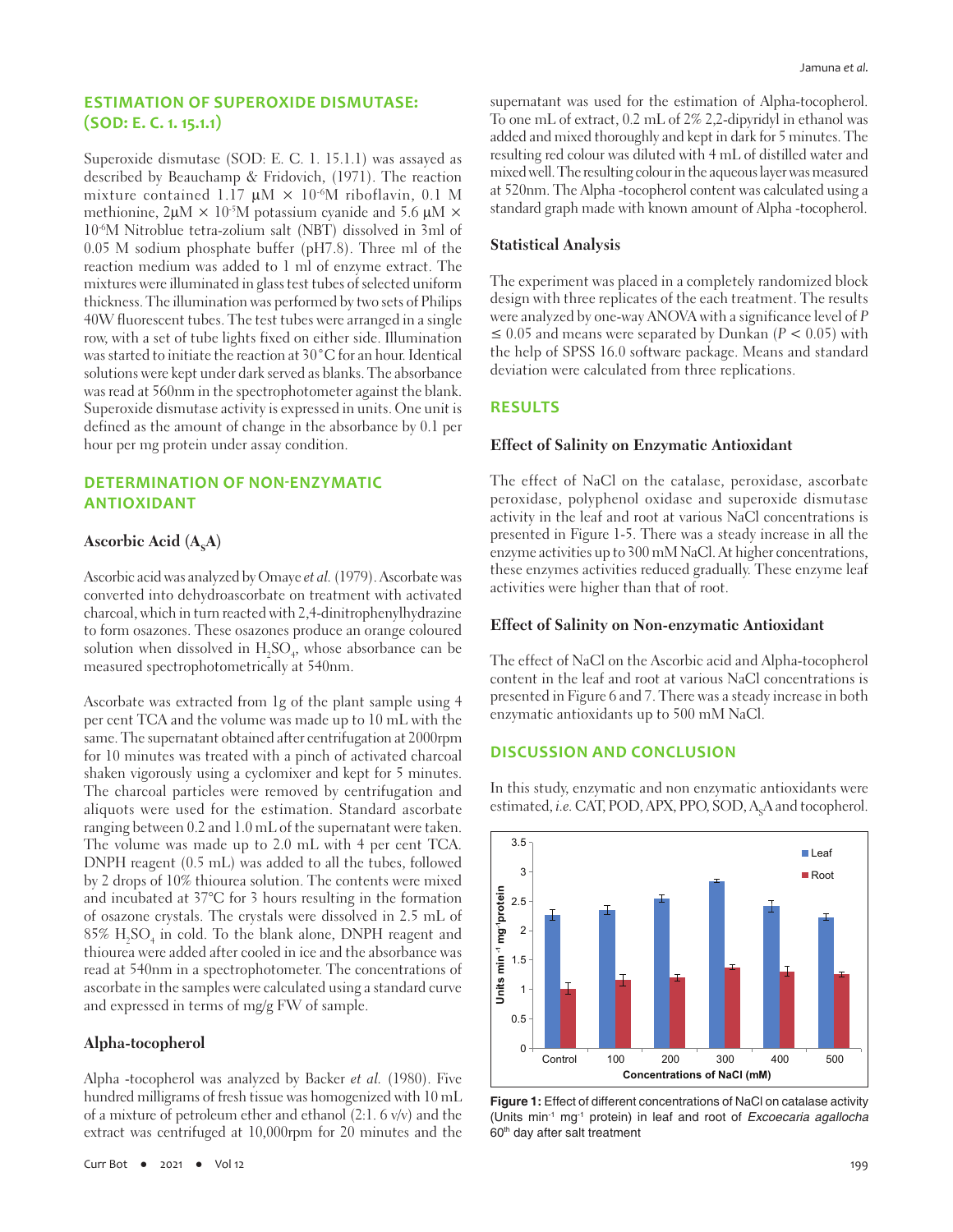

**Figure 2:** Effect of different concentrations of NaCl on peroxidase activity (Units min-1 mg-1 protein) in leaf and root of *Excoecaria agallocha* 60<sup>th</sup> day after salt treatment



**Figure 3:** Effect of different concentrations of NaCl on ascorbate peroxidase activity (Units min<sup>-1</sup> mg<sup>-1</sup> protein) in leaf and root of *Excoecaria agallocha* 60<sup>th</sup> day after salt treatment



**Figure 4:** Effect of different concentrations of NaCl on polyphenol oxidase activity (Units min-1 mg-1 protein) in leaf and root of *Excoecaria*  agallocha 60<sup>th</sup> day after salt treatment

A quantitative study of these enzymes from saline and fresh water grown plants revealed that enzymes activity were higher in salt-stressed plant.



**Figure 5:** Effect of different concentrations of NaCl on superoxide dismutase activity (Units min<sup>-1</sup> mg<sup>-1</sup> protein) in leaf and root of *Excoecaria agallocha* 60<sup>th</sup> day after salt treatment



**Figure 6:** Effect of different concentrations of NaCl on ascorbic acid content (mg g<sup>-1</sup> fr. wt) in leaf and root of *Excoecaria agallocha* 60<sup>th</sup> day after salt treatment



**Figure 7:** Effect of different concentrations of NaCl on alpha tocopherol content (µg g<sup>-1</sup> fr. wt) in leaf and root of *Excoecaria agallocha* 60<sup>th</sup> day after salt treatment

Increase in CAT activity is supposed to be an adaptive trait possibly helping to overcome the damage to the tissue metabolism by sinking venomous levels of hydrogen peroxide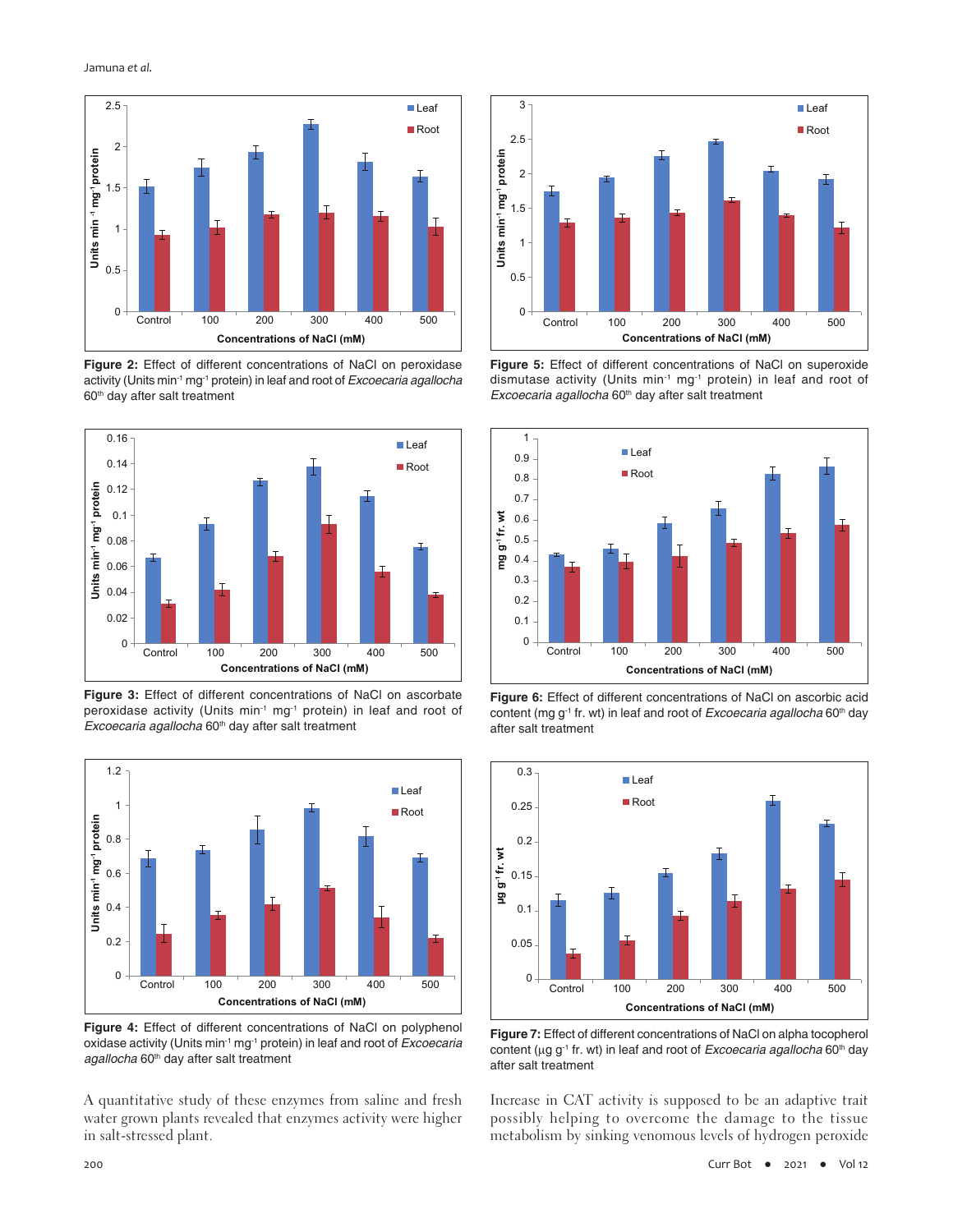produced during cell metabolism and protection against oxidative stress (Bor et al., 2003). Under stress condition an inductive response in CAT activity in the mangrove B. gymnorrhiza (Takemura et al., 2000). Similarly in the present investigation, the NaCl induced enrichment of catalase activity in E. agallocha may suggest its effective scavenging mechanism to remove hydrogen peroxide and imparting tolerance against salinity induced oxidative stress.

POD activity of E. agallocha was increased with increasing NaCl concentrations. This result agrees with Avicennia marina (Jithesh et al., 2006), Bruguiera conjugate (Sivasankaramoorthy & Chellappan, 2006). Increase in POD activity indicated the formation of big amount of hydrogen peroxide and which could release enzyme from membrane structure (Zhang & Krikham, 1994). Jiang and Huang (2001) reported that increase in peroxidase activity demonstrates the accumulation of  $\rm{H}_{2}\rm{O}_{2}$  in salt stress condition, and this enzyme used for adaptation and prevention of peroxidation of membrane lipids (Kalir et al., 1984).

Ascorbate peroxidase activity also increased with increasing salinity up to optimal concentration of 300 mM NaCl. Similar report on increased the ascorbate peroxidase activity was increased with increasing concentration of NaCl up to the optimum level in Bruguiera cylindrica (Sruthi & Puthur, 2018). Hydrogen peroxide is reduced to water by APX and plays a role in cell defense mechanism (Ashraf, 2009). APX together with monodehydroascorbate reductase, dehydroascorbate reductase, and glutathione reductase remove  $\rm H_2O_2$  through the Foyer – Halliwell -Asada pathway (Halliwell, 2006). APX activity may have an important role in the mechanism of salt tolerance in plants (Lin & Pu, 2010).

A considerable increase in polyphenol oxidase activity up to 300mM and a gradual decrease at higher concentrations under NaCl salinity was registered in the present study (Figure-4). Similar results were obtained by several authors in a number of halophytes such as Aegiceras corniculatum (Manikandan & Venkatesan, 2004), Aphis craccinora (Soffan et al., 2014) and Medicago sativa (Babakhani et al., 2017). Under stress high PPO activity indicates its ability to oxidize and to degrade the toxic substances such as phenolic compounds which are generally reported to be accumulated during salt stress (Subhashini & Reddy, 1990). Bendaly et al. (2016) reported that halophytes showed upper polyphenol contents with increasing salt stress as a possible defense mechanism against salt toxicity.

NaCl salinity enhanced the superoxide dismutase activity up to 300 mM in E. agallocha and at higher concentrations the enzyme activity was reduced (Figure-5). Coinciding with our results, an increase in SOD activity has been recorded in two mangroves, B. gymnorrhiza and B. parviflora during NaCl stress (Takemura et al., 2000; Parida et al., 2004a). SOD is an essential antioxidant enzyme with the capacity to restore oxidation damage caused by Reactive Oxygen Species, and it maintaining normal physiological functions and coping with oxidative stress in the regulation of intracellular levels of ROS (Foyer and Noctor, 2003).

Sruthi and Puthur (2018) reported that in Bruguiera cylindrica, the SOD activity was enhanced progressively with increasing salt concentration up to 600 mM NaCl as compared to control. The increase in SOD activity in response to salt stress can be considered as a defense mechanism for scavenging ROS ultimately leading to salt tolerance. The augmented antioxidant enzyme activities of SOD may be related to an increase in the rate of ROS production as well as to the denova synthesis of enzyme protein.

The results of this study show that the content of increased ascorbic acid in E. agallocha with increase in salinity (Figure- 6). Ascorbic acid considered as an effective antioxidant in plants which can play vital role in detoxify free radicals and oxidants (Li et al., 2012) increasing cell division and/or cell enlargement (Athar et al., 2008) and serves as a cofactor for enzymes as well as in in signal transduction (Gallie, 2013).

The increase of ascorbic acid content in E. agallocha could in part be due to its participation in the reduction of  ${\rm H_2O_2}$  to H2 O through the increase in APX activity. AsA is a significant antioxidant, which reacts not only with  $\rm H_2O_2$  but also with  $\rm O_2$  , OH and lipid hydroperoxidases (Reddy et al., 2004). Under salt stress the increased AsA content is associated with the stress protecting mechanism of the plant (Shalata et al., 2001).

There was an increase in tocopherol content in E. agallocha with higher concentration of NaCl treatment were observed. Similar observations were made by Bartoli et al. (1999) and Shao and Chu (2005).  $\alpha$ -tocopherols are known to quench <sup>1</sup><sup>0</sup> In process, included membranes and mine the extent of lipid peroxidation by reducing lipid peroxyl radicals to their O2 in photosynthetic membranes and limit the extent of corresponding hydroperoxides (Munné-Bosch, 2007). Of various non-enzymatic antioxidants, tocopherols affect photosynthesis; affect plant development, and stress responses by regulating the redox state of chloroplasts (Hunter & Cahoon, 2007).

#### **CONCLUSION**

Results of the present study suggest that enhanced antioxidative enzyme activities in E. agallocha play an essential detoxifying role against the oxidative stress caused by higher salinity. These enzymes may contribute in avoidance of ROS accumulation and thus in reticence or damage of PS II. These findings suggest that E. agallocha possesses an efficient antioxidative system which is activated by elevated salinity and is capable to scavenge the destructive ROS during oxidative stress caused by high salinity stress.

#### **ACKNOWLEDGMENTS**

The authors are thankful to Professor Dr. K. C. Ravindren, Head of the Department of Botany, Annamalai University for having provided laboratory facilities. The authors would also like to extend special thanks to most venerable person Dr. V. Venkatesalu, Directorate of Academic Research of Annamalai University for his patronage during the study and critical reading of the manuscript.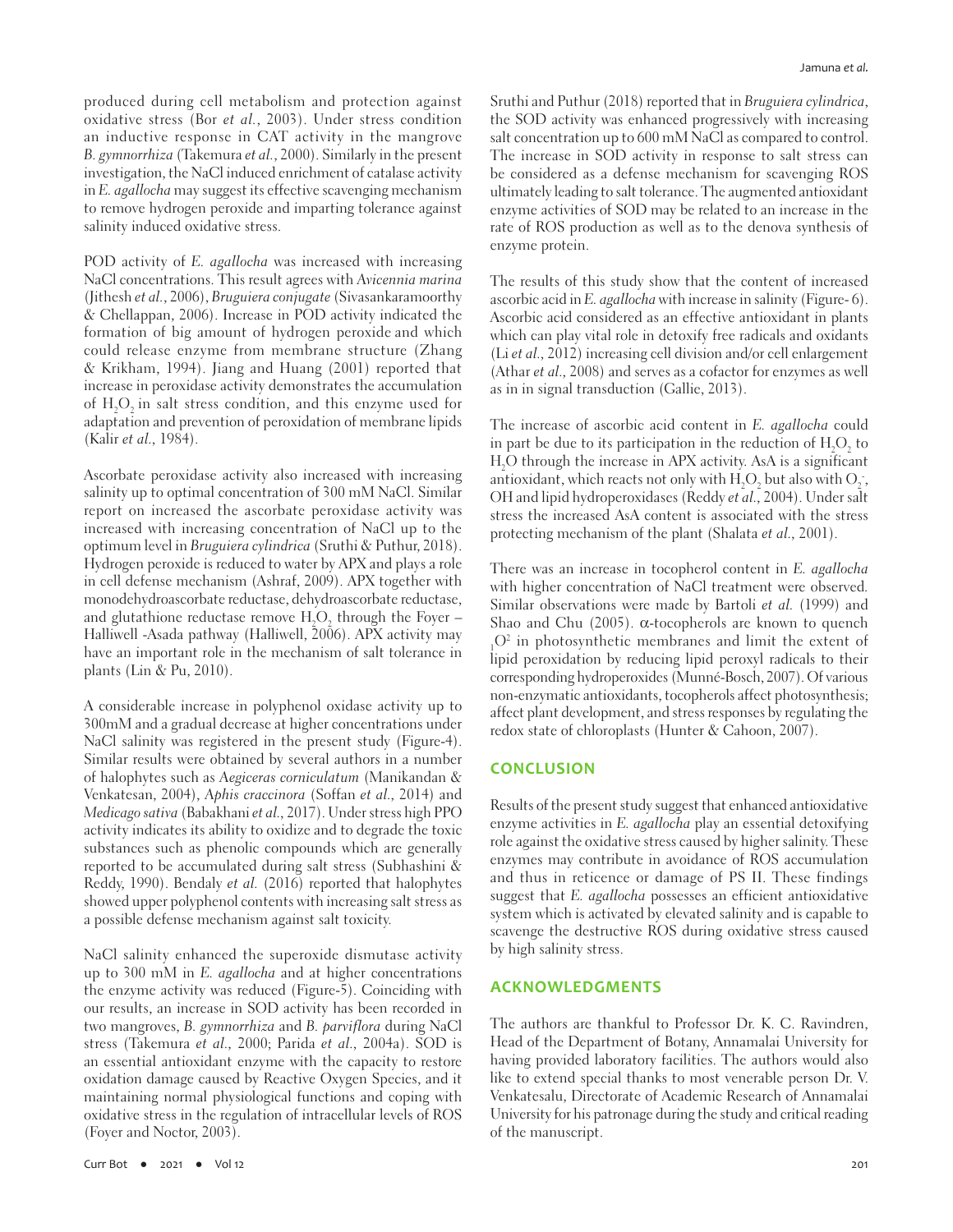#### **REFERENCES**

- Abd-El-Mageed, T. A., Semida, W. M., & Rady, M. M. (2017). *Moringa* leaf extract as biostimulant improves water use efficiency, physiobiochemical attributes of squash plants under deficit irrigation. *Agriculture and Water Management*, *193*, 46-54. https://doi. org/10.1016/j.agwat.2017.08.004
- Ahanger, M. A., Mir, R. A., Alyemeni, M. N., & Ahmad, P. (2020). Combined effects of brassinosteroid and kinetin mitigates salinity stress in tomato through the modulation of antioxidant and osmolyte metabolism. *Plant Physiology and Biochemistry*, *147*, 31-42. https:// doi.org/10.1016/j.plaphy.2019.12.007
- Al-Ashkar, I., Alderfasi, A., El-Hendawy, S., Al-Suhaibani, N., El-Kafafi, S., & Seleiman, M. F., (2019). Detecting salt tolerance in doubled haploid wheat lines. *Agronomy*, *9*(4), 211. https://doi.org/10.3390/ agronomy9040211
- Asada, K., & Takahashi, M. (1987). Production and scavenging of active oxygen in photosynthesis. *In*: Kyle, D.J., Osmond, C.B. and Arntzen, C.J. (eds.), Photo inhibition, Amsterdam: Elsevier, pp. 227-287.
- Ashraf, M. (2009). Biotechnological approach of improving plant salt tolerance using antioxidants as markers. *Biotechnology Advances, 27*, 84-93. https://doi.org/10.1016/j.biotechadv.2008.09.003
- Athar, H. R., Khan, A., & Ashraf, M. (2008). Exogenously applied ascorbic acid alleviates salt-induced oxidative stress in wheat. *Environmental and Experimental Botany*, *63*, 224-231. https://doi.org/10.1016/j. envexpbot.2007.10.018
- Babakhani, B., Boldaji, S. A. H., & Sajedi, R. H. (2017). Biochemical and physiological responses of Alfalfa (*Medicago sativa* L.) cultivars to osmotic Stress. *Journal of Plant Physiology and Breeding*, *7*(1), 87-97.
- Backer, H., Frank, O., De Angells, B., & Feingold, S. (1980). Plasma tocopherol in man at various times after ingesting free or ocetylaned tocopherol. *Nutrition Reports International, 21*, 531-536.
- Bartoli, C. G., Simontacchi, M., Tambussi, E., Beltrano, J., Montaldi, E., & Puntarulo, S. (1999). Drought and watering-dependent oxidative stress: effect on antioxidant content in *Triticum aestivum* L. leaves. *Journal of Experimental Botany*, *50*(332), 375-383. https://www.jstor. org/stable/23695661
- Beauchamp, C., & Fridovich, I. (1971). Superoxide dismutase: improved assays and an assay applicable to acrylamide gels. *Analytical Biochemistry, 44(1),* 276–287. [https://doi.org/10.1016/0003-](https://doi.org/10.1016/0003-2697(71)90370-8) [2697\(71\)90370-8](https://doi.org/10.1016/0003-2697(71)90370-8)
- Bendaly, A., Messedi, D., Smaoui, A., Ksouri, R., Bouchereau, A., & Abdelly, C. (2016). Physiological and leaf metabolome changes in the xerohalophyte species Atriplex halimus induced by salinity. *Plant Physiology and Biochemistry*, *103*, 208–218. https://doi.org/10.1016/j. plaphy.2016.02.037
- Bor, M., Ozdemir, F., & Türkan, I. (2003). The effect of salt stress on lipid peroxidation and antioxidants in leaves of sugar beet *Beta vulgaris* L. and wild beet *Beta maritima* L. *Plant Science*, *164*(1), 77-84. [https://](https://doi.org/10.1016/S0168-9452(02)00338-2) [doi.org/10.1016/S0168-9452\(02\)00338-2](https://doi.org/10.1016/S0168-9452(02)00338-2)
- Chandlee, J. M., & Scandalios, J. G. (1984). Analysis of variants affecting the catalase development programme in maize scutellum. *Theoretical and Applied Genetics, 69*, 71-77. https://doi.org/10.1007/BF00262543
- Chung, Y. S., Kim, K. S., Hamayun, M., & Kim, Y. (2020). Silicon confers soybean resistance to salinity stress through regulation of reactive oxygen and reactive nitrogen species. *Frontiers in Plant Science, 10*, 1725. https://doi.org/10.3389/fpls.2019.01725
- Dumont, S., & Rivoal, J. (2019). Consequences of Oxidative Stress on Plant Glycolytic and Respiratory Metabolism. *Frontiers in Plant Science*, *10*, 166. https://doi.org/10.3389/fpls.2019.00166
- Eltayeb, A. E., Kawano, N., Badawi, G. H., Kaminaka, H., Sanekata, T., Shibahara, T., Inanaga, S., & Tanaka, K. (2007). Overexpression of monodehydroascorbate reductase in transgenic tobacco confers enhanced tolerance to ozone, salt and polyethylene glycol stresses. *Planta*, *225*(5), 1255–1264. https://doi.org/10.1007/s00425- 006-0417-7
- Foyer, C. H., & Noctor, G. (2003). Redox sensing and signaling associated with reactive oxygen in chloroplast, peroxisomes and mitochondria. *Physiologia Plantarum, 199*, 355-364. https://doi.org/10.1034/j. 1399-3054.2003.00223.x
- Gallie D. R. (2013). The role of L-ascorbic acid recycling in responding to environmental stress and in promoting plant growth. *Journal of Experimental Botany*, *64*(2), 433–443. https://doi.org/10.1093/jxb/ ers330
- Halliwell B. (2006). Oxidative stress and neurodegeneration: where are we now?. *Journal of Neurochemistry*, *97*(6), 1634–1658. https://doi. org/10.1111/j.1471-4159.2006.03907.x
- Herbette, S., de Labrouhe, D. T., Drevet, J. R., & Roeckel-Drevet, P. (2011). Transgenic tomatoes showing higher glutathione peroxydase antioxidant activity are more resistant to an abiotic stress but more susceptible to biotic stresses. *Plant Science*, *180*(3), 548–553. https:// doi.org/10.1016/j.plantsci.2010.12.002
- Huang, B., & Jiang, Y. (2001). Physiological and biochemical responses of plants to drought and heat stress. In: M. Kang (ed.) Crop Improvement in the 21<sup>st</sup> Century. The Haworth Press, Inc. Binghamton, NY pp. 279-306.
- Hunter, S. C., & Cahoon, E. B. (2007). Enhancing vitamin E in oilseeds: unraveling tocopherol and tocotrienol biosynthesis. *Lipids*, *42*(2), 97–108. https://doi.org/10.1007/s11745-007-3028-6
- Jithesh, M. N., Prashanth, S. R., Sivaprakash, K. R., & Parida, A. (2006). Monitoring expression profiles of antioxidant genes to salinity, iron, oxidative, light and hyperosmotic stresses in the highly salt tolerant grey mangrove, *Avicennia marina* (Forsk.) Vierh. by mRNA analysis. *Plant Cell Reports*, *25*(8), 865–876. https://doi.org/10.1007/ s00299-006-0127-4
- Kalir, A., Omri, G., Poljakoff-Mayber, A. (1984). Peroxidase and catalase activity in leaves of *Halimione portulacoides* exposed to salinity. *Physiologia Plantarum*, *62*, 238-244. https://doi. org/10.1111/j.1399-3054.1984.tb00377.x
- Kumar, K. B., & Khan, P. A. (1982). Peroxidase and polyphenol oxidase in excised rai (*Eleusine corocana* CN. Pr. 202) levels during senescence. *Indian Journal of Experimental Biology, 20*, 412-416.
- Li, Q., Li, Y., Li C., & Yu, X. (2012). Enhanced ascorbic acid accumulation through over expression of dehydroascorbate reductase confers tolerance to methyl viologen and salt stresses in tomato. *Czech Journal of Genetics and Plant Breeding, 48*, 74-86. https://doi. org/10.17221/100/2011-CJGPB
- Lin, K. H., & Pu, S. F. (2010). Tissue and genotype-specific ascorbate peroxidases expression in sweet potato in response to salt stress. *Biologia Plantarum, 54*, 664-670. https://doi.org/10.1007/s10535- 010-0118-8
- Manikandan, T., & Venkatesan, A. (2004). Influence of NaCl on growth, organic constituents and certain antioxidant enzymes of *Aegiceras corniculatum* Blanco. *Geobios*, *31*, 30-33.
- Maqtari, M. A., & Nagi, H. M. (2014). Screening of salt stress, antioxidant enzyme, and antimicrobial activity of Leave extracts of Mangroves *Avicennia marina* L. from Hodaidah Yemen. *Journal of Stress Physiology and Biochemistry*, *10*(2), 190-199.
- Mohanty, P., Rout, J. R., Pradhan, C., & Shaoo, S. L. (2013). Morphological and biochemical responses of *Aegiceras corniculatum* L. to salinity stress. *Journal of Stress Physiology & Biochemistry*, *9*, 366-375.
- Munné-Bosch S. (2007). Alpha-tocopherol: a multifaceted molecule in plants. *Vitamins and Hormones, 76*, 375–392. [https://doi.org/10.1016/](https://doi.org/10.1016/S0083-6729(07)76014-4) [S0083-6729\(07\)76014-4](https://doi.org/10.1016/S0083-6729(07)76014-4)
- Omaye, S. T., Turnbull, J. D., & Sauberlich, H. E. (1979). Selected methods for the determination of ascorbic acid in animal cells, tissues, and fluids. *Methods in Enzymology*, *62*, 3–11. [https://doi.](https://doi.org/10.1016/0076-6879(79)62181-x) [org/10.1016/0076-6879\(79\)62181-x](https://doi.org/10.1016/0076-6879(79)62181-x)
- Parida, A. K., Das, A. B., & Mitta, B. (2004a). Effect of salinity on biochemical components of the mangrove, *Aegiceras corniculatum*. *Aquatic Botany*, *80*, 77-87. https://doi.org/10.1016/j.aquabot.2004.07.005
- Radi, R. (2018). Oxygen radicals, nitric oxide, and peroxynitrite: Redox pathways in molecular medicine. *Proceedings of the National Academy of Science*, USA, *115*, 5839-5848. https://doi.org/10.1073/ pnas.1804932115
- Rajput, V. D., Minkina, T., Yaning, C., Sushkova, S., Chapligin, V. A., & Mandzhieva, S. (2016). A review on salinity adaptation mechanism and characteristics of *Populus euphratica*, a boon for arid ecosystems. *Acta Ecologica Sinica*, *36*, 497-503. https://doi.org/10.1016/j. chnaes.2016.08.001
- Reddy, A. R., Chiatanya, K. V., & Vivekanandan, M. (2004). Drought induced responses of photosynthesis and antioxidant metabolism in higher plants. *Journal of Plant Physiology, 161*, 1189-1202. https://doi. org/10.1016/j.jplph.2004.01.013
- Seleiman, M. F., Semida, W. M., Rady, M. M., Mohammad, G. F., Hemida, K. A., Alhammad, B. A., Hassan, M. M., & Shami, A. (2020). Sequential application of antioxidants rectifies ion imbalance and strengthens antioxidant systems in salt-stressed cucumber. *Plants*,